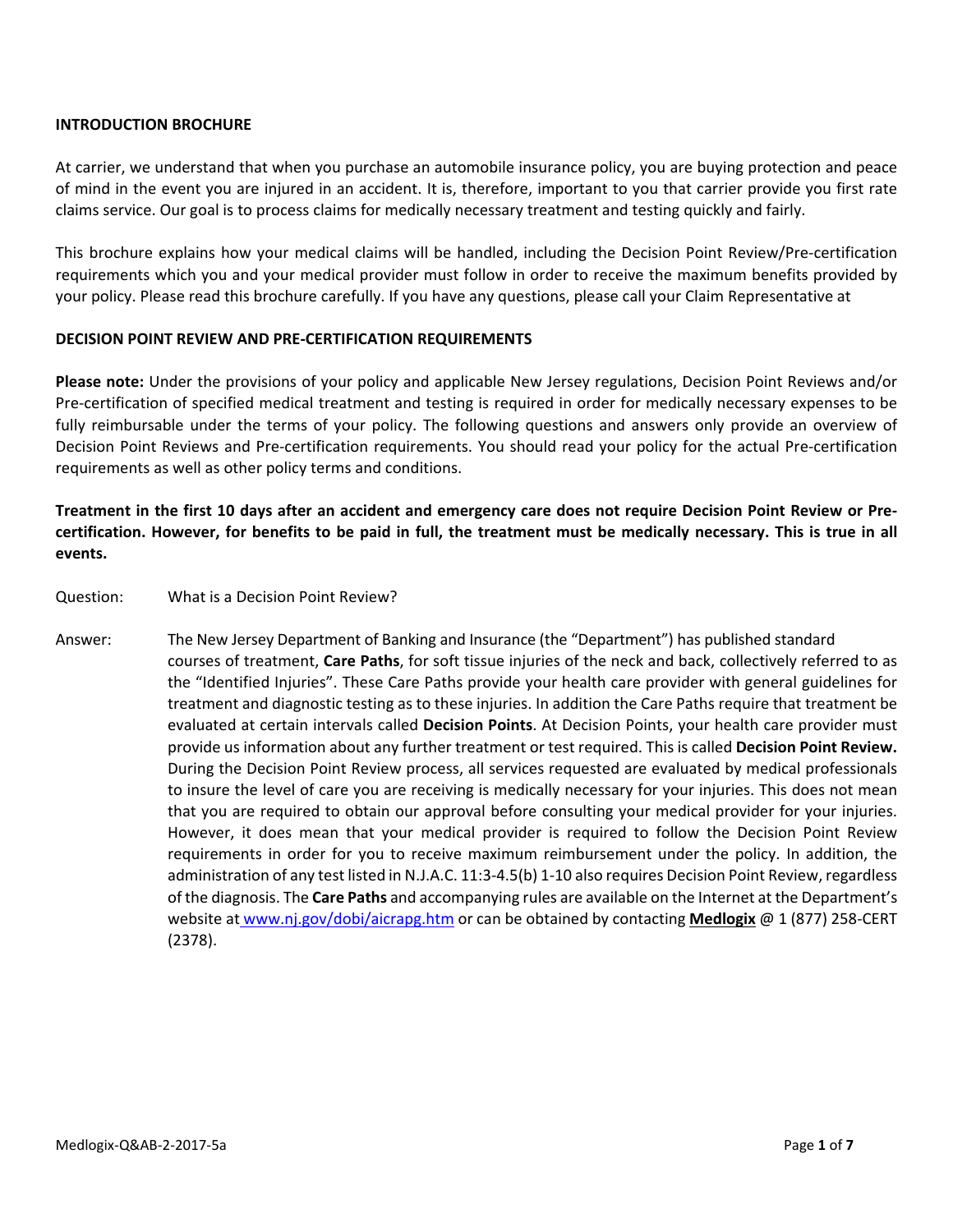## Question: What is Pre‐certification?

- Answer: Pre‐certification is a medical review process for the specific services, test or equipment listed below in (a)‐(l). During this process all services, test or equipment requested are evaluated by medical professionals to insure the level of services, tests or equipment you are receiving is medically necessary for your injuries. This does not mean that you are required to obtain our approval before consulting your medical provider for your injuries. However, it does mean that your medical provider is required to follow the Pre‐certification requirements in order for you to receive maximum reimbursement under the policy.
	- (a) non‐emergency inpatient and outpatient hospital care
	- (b) non‐emergency surgical procedures
	- (c) extended care rehabilitation facilities
	- (d) outpatient care for soft tissue/disc injuries of the insured person's neck, back and related structures not included within the diagnoses covered by the Care Paths
	- $(e)$  physical, occupational, speech, cognitive or other restorative therapy or other body part manipulation except that provided for Identified Injuries in accordance with Decision Point Review
	- (f) outpatient psychological/psychiatric testing and/or services
	- $(g)$  all pain management services except as provided for identified injuries in accordance with decision point review
	- (h) home health care
	- (i) non‐emergency dental restoration
	- (j) temporomandibular disorders; any oral facial syndrome
	- (k) infusion therapy
	- (l) Durable medical equipment (including orthotics and prosthetics) with a cost or monthly rental in excess of \$75.00.
	- (m)Acupuncture
	- (n) Compound Drugs and compounded prescriptions
	- (o) Schedule II, III and IV Controlled Substances, as defined by the Drug Enforcement Administration (DEA), when prescribed in combination or succession for more than three (3) months
- Question: What do I need to do to comply with the Decision Point Review and Pre-certification requirements in my policy?
- Answer: Just provide us with the name(s) of your medical providers. We will then contact them to explain the entire process. You should also give your medical provider a copy of the "*Dear Provider Letter*" included with this brochure.
- Question: What are the Vendors hours of operation?
- Answer: **Medlogix** Hours of Operation 7:00 AM to 7:00 PM EST Monday through Friday (excluding legal holidays)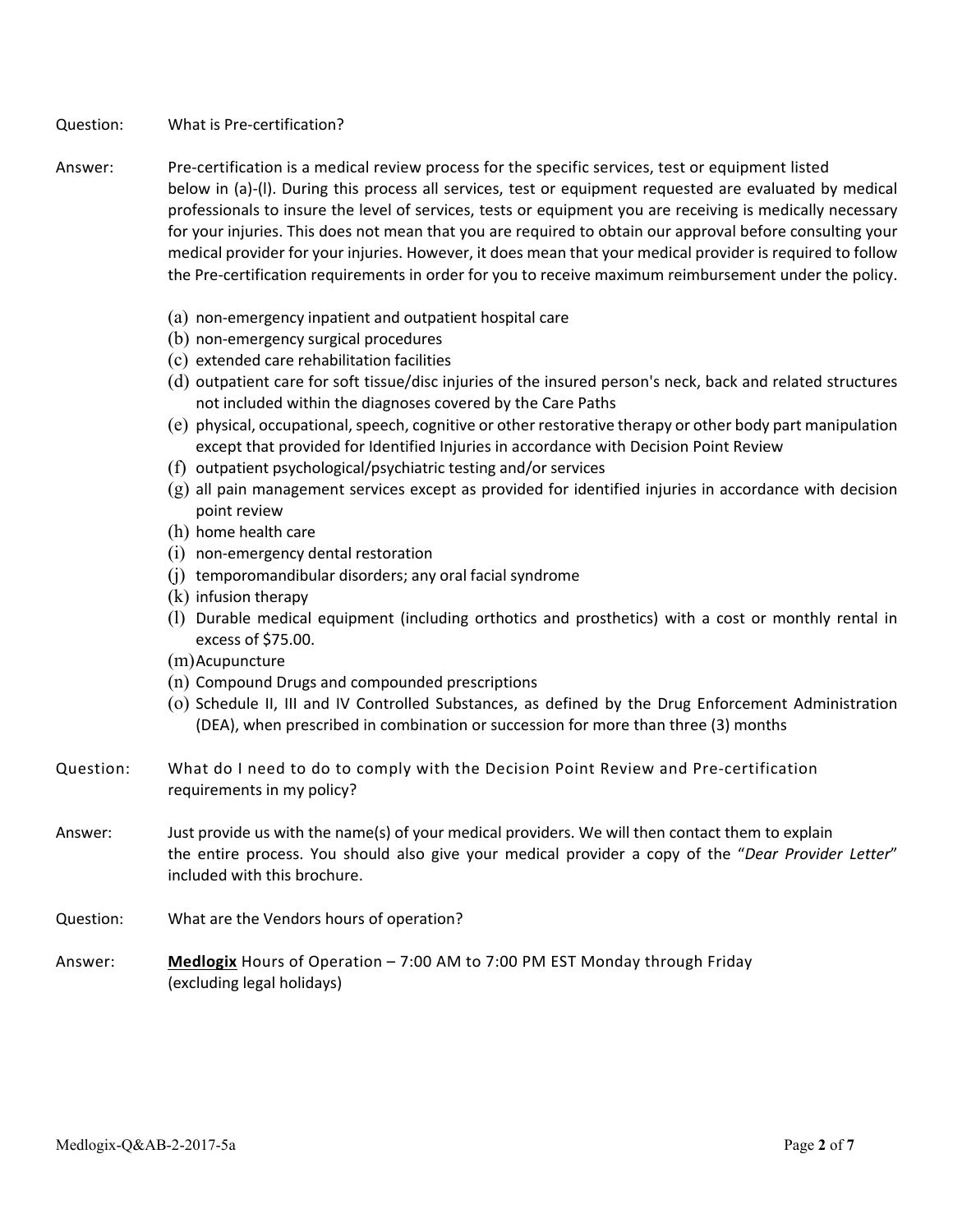- Question: How does the Decision Point Review/Pre‐certification Process Work?
- Answer: In order for **Medlogix** to complete the review, your health care provider is required to submit all requests on the "Attending Physicians Treatment Plan" form. A copy of this form can be found on the DOBI web site www.nj.gov/dobi/aicrapg.htm, **Medlogix's** web site **www.medlogix.com** or by contacting **Medlogix** @ (877) 258‐CERT (2378).

The health care provider should submit the completed form, along with a copy of your their most recent/appropriate progress notes and the results of any tests relative to the requested services to **Medlogix** via fax at (856) 910‐2501 or mail to the following address: **Medlogix LLC**, 300 American Metro Blvd., Suite 170, Hamilton, NJ 08619, ATTN.: Pre‐Certification Department. Its phone number is (877) 258‐ CERT (2378).

The review will be completed within three (3) business days of receipt of the necessary information and notice of the decision will be communicated to both you and your health care provider by telephone, fax and/or confirmed in writing. If your health care provider is not notified within 3 business days, they may continue your test or course of treatment until such time as the final determination is communicated to them. Similarly, if an independent medical examination should be required, they may continue your tests or course of treatment until the results of the examination become available.

Denials of decision point review and pre-certification requests on the basis of medical necessity shall be the determination of a physician. In the case of treatment prescribed by a dentist, the denial shall be by **a dentist.**

- Question: What is the definition of days?
- Answer: The definition of days is as follows: "Days" means calendar days unless specifically designated as business days.
	- 1. A calendar and business day both end at the time of the close of business hours (7:00 PM EST Monday through Friday (excluding legal holidays).
	- 2. In computing any period of time designated as either calendar or business days, the day from which the designated period of time begins to run shall not be included. The last day of a period of time designated as calendar or business day is to be included unless it is a Saturday, Sunday, or legal holiday, in which event the period runs until the end of the next day which is neither a Saturday, Sunday or legal holiday.
	- 3. Example: Response to a properly submitted provider request is due back no later than 3 business days from the date **Medlogix** receives the submission. **Medlogix** receives an Attending Provider Treatment Plan Form by facsimile transmission dated 1:00 PM EST on Wednesday February 6, 2013. Day one of the 3-buisness day period is Thursday, February 7, 2013. Since the 3<sup>rd</sup> day would be Saturday, February 9, 2013, **Medlogix's** decision is due no later than close of business Monday, February 11, 2013.

Medlogix‐Q&AB‐2‐2017‐5a Page **3** of **7**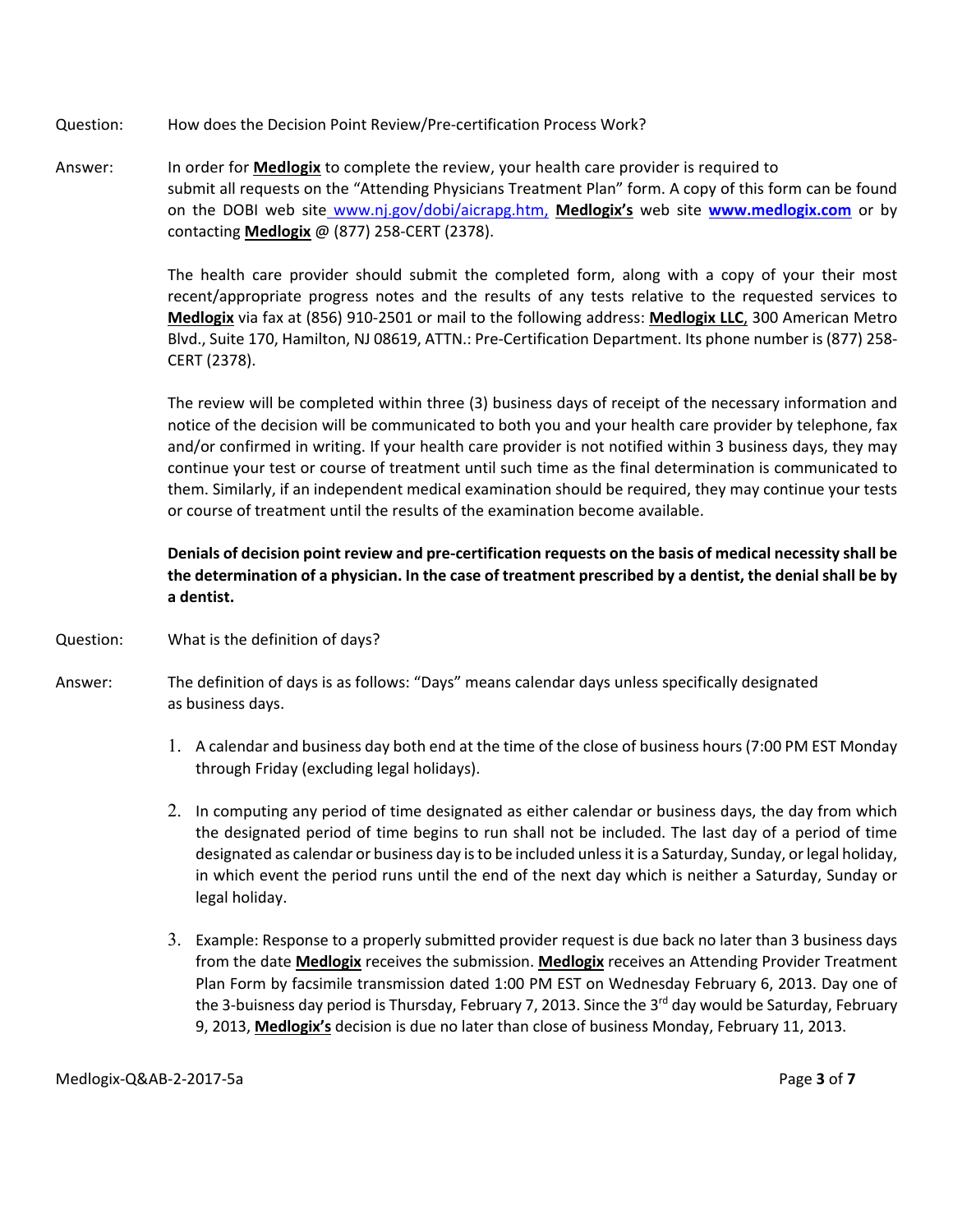#### **INDEPENDENT MEDICAL EXAMS**

- Question: What are the requirements and consequences if I am requested to attend an Independent Medical Exam?
- Answer: If the need arises for **Medlogix** to utilize an independent medical exam during the decision point review/pre‐certification process, the guidelines in accordance to 11:3‐4.7(e) 1‐7 will be followed. This includes but is not limited to: prior notification to the injured person or his or her designee, scheduling the exam within seven calendar days of the receipt of the attending physicians treatment plan form (unless the injured person agrees to extend the time period), having the exam conducted by a provider in the same discipline, scheduling the exam at a location reasonably convenient to the injured person, and providing notification of the decision within three business days after attendance of the exam. If the examining provider prepares a written report concerning the examination, you or your designee shall be entitled to a copy upon written request.

If you have two or more unexcused failuresto attend the scheduled exam, notification will be immediately sent to you, and all health care providers treating you for the diagnosis (and related diagnosis) contained in the attending physicians treatment plan form. The notification will place you on notice that all future treatment, diagnostic testing or durable medical equipment required for the diagnosis (and related diagnosis) contained in the attending physicians treatment plan form will not be reimbursable as a consequence for failure to comply with the plan.

### **INTERNAL APPEAL PROCESS**

Question: Can my health care provider appeal a Pre‐Service or Post‐Service denial?

Answer: Yes, Prior to making a request for alternate dispute resolution, all appeals must be initiated using the forms established by the NJ Department of Banking and Insurance. The minimum required information (identified by form section number) is as follows: KEY DATES (sections 1‐2) CLAIM INFO (sections 3‐5) PATIENT INFO (sections 6‐7 and 913) PROVIDER/FACILITY INFO (sections 14‐25) DOCUMENTS INCLUDED INFO (section 29 indicated with asterisk) PRE‐SERVICE APPEALS ISSUES INFO (sections 30‐31, and 32, 33, or 34) POST‐SERVICE APPEALS ISSUES INFO (sections 30‐31, 33 and/or 38 and 34‐36 if completing section 38) PRE‐SERVICE SIGNATURE INFO (sections 35‐36) POST‐SERVICE SIGNATURE INFO (sections 39‐40). Failure to follow these requirements will be considered an incomplete submission and will result in an administrative denial. This incomplete submission does not constitute acceptance within the required timeframes for Pre‐service and Post‐service appeals.

> Failure to utilize the Internal Appeals procedures as outlined in 11:3‐4.7B on the forms established by the Department prior to filing arbitration or litigation will invalidate any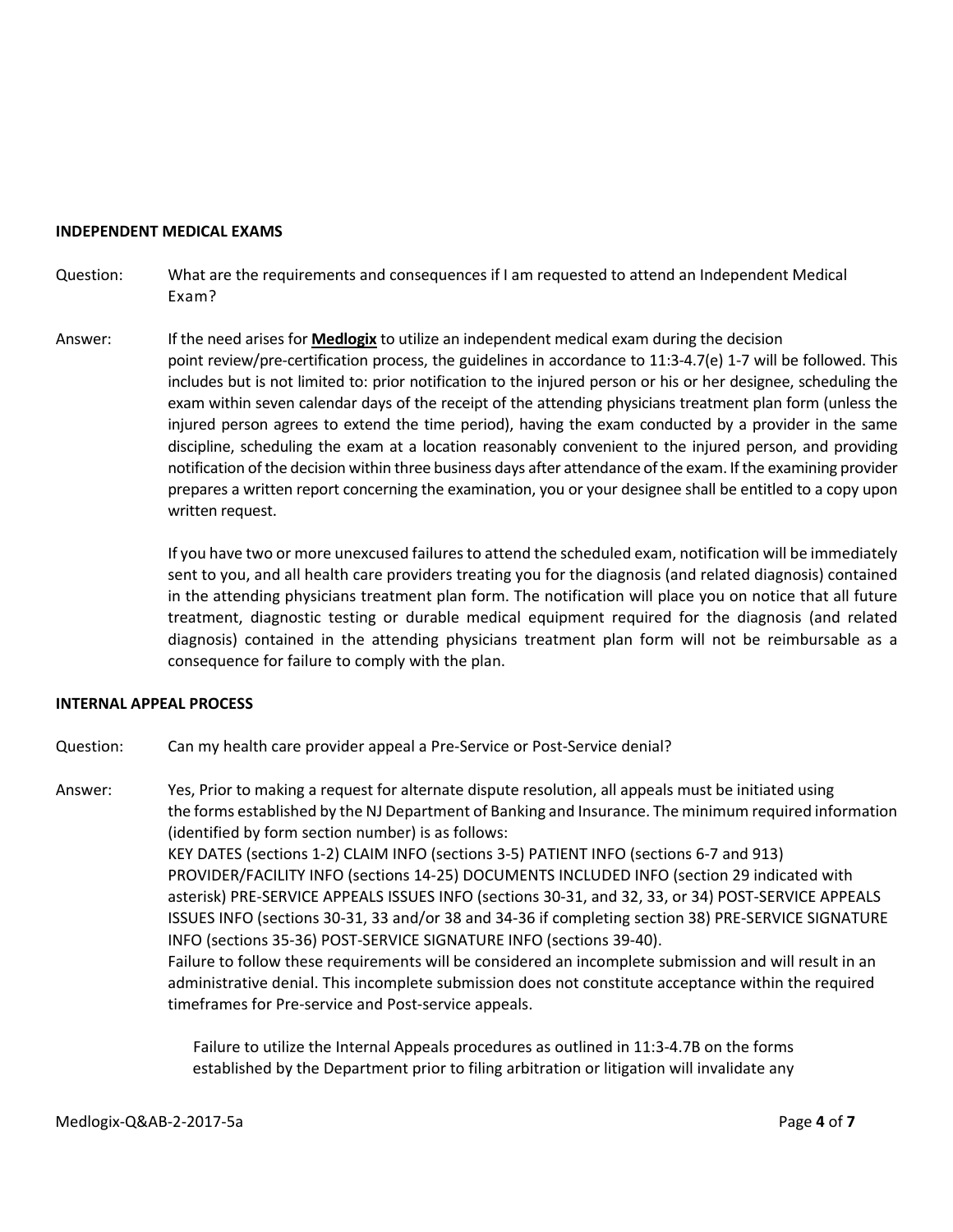assignment of benefits.

There are two types of appeals (with specific workflows) that can be considered:

Pre‐service: an appeal of the denial or modification of a decision point review or precertification request prior to the performance or issuance of the requested medical procedure, treatment, diagnostic test, other service, and/or durable medical equipment on the grounds of medical necessity.

The Pre‐service appeal form and any supporting documentation shall be submitted by the provider to **Medlogix** via fax @ (856) 910‐2501 or in writing @ 300 American Metro Blvd., Suite 170, Hamilton, NJ 08619.

A pre‐service appeal shall be submitted no later than 30 days after receipt of a written denial or modification of requested services.

Decisions on pre‐service appeals shall be issued by the insurer or its designated vendor to the provider who submitted the appeal no later than 14 days after receipt of the pre-service appeal form and any supporting documentation. If it's determined that the new information submitted with the appeal requires the need of an expert report or addendum to an expert report (ie: Peer Review, Independent Medical Exam, Medical Director Review, etc...) to properly respond to the appeal, an additional 10 days will be added to the response time requirement.

Post-service: an appeal subsequent to the performance or issuance of the services and/or what should be reimbursed.

The Post‐service appeal form and any supporting documentation shall be submitted by the provider to **Medlogix** via fax @ (856) 910‐2501 or in writing @ 300 American Metro Blvd., Suite 170, Hamilton, NJ 08619.

A post‐service appeal shall be submitted at least 45 days prior to initiating alternate dispute resolution pursuant to N.J.A.C. 11:3‐5 or filing an action in Superior Court.

Decisions on post‐service appeals shall be issued by the insurer or its designated vendor to the provider who submitted the appeal no later than 30 days after receipt of the appeal form and any supporting documentation. If it's determined that the new information submitted with the appeal requires the need of an expert report or addendum to an expert report (ie: Professional Code Review, Medical Bill Audit Report, UCR Analytical Analysis, etc...) to properly respond to the appeal, an additional 10 days will be added to the response time requirement.

The appeal process described above provides only one‐level of appeal prior to submitting the dispute to alternate dispute resolution. A provider cannot submit a pre‐service appeal and then a post‐service appeal on the same issue. The preapproval of the treatment and the reimbursement for that treatment are separate issues. A provider can submit a pre-service appeal for the treatment and then a postservice appeal for the reimbursement for that treatment.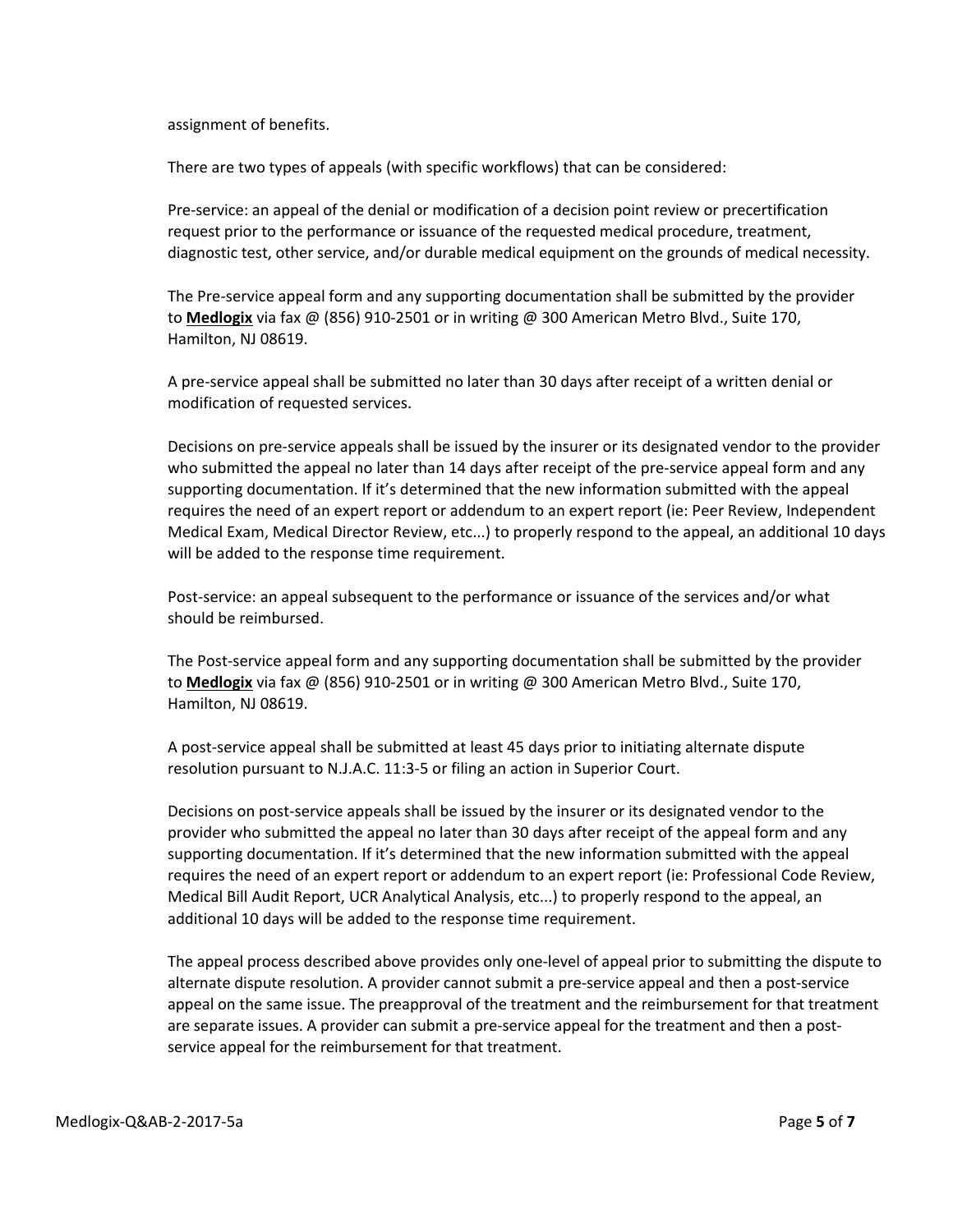If a claimant or provider retains counsel to represent them during the Internal Appeal Procedures, they do so strictly at their own expense. No reimbursement will be issued for counsel fees or any other costs, regardless of the outcome of the appeal.

#### **VOLUNTARY UTILIZATION PROGRAM**

Question: Does the plan provide voluntary networks for certain services, tests or equipment?

Answer: In accordance with the regulations, the plan includes a voluntary utilization program for:

- 1. Magnetic Resonance Imagery
- 2. Computer Assisted Tomography
- 3. The electro diagnostic tests listed in N.J.A.C. 11:3-4.5(b)1 through 3 except for needle EMGs, H-reflex and nerve conduction velocity (NVC) tests performed together by the treating physician
- 4. Durable medical equipment (including orthotics and prosthetics) with a cost or monthly rental in excess of \$75.00
- 5. Services, equipment or accommodations provided by an ambulatory surgery facility
- 6. Prescription Drugs
- Question: How do I gain access to one of these networks?
- Answer: When one of the above listed services, tests, prescription drugs or equipment is requested through the decision point review/pre‐certification process, a detailed care plan evaluation letter containing the outcome of the review is sent to you, and the requesting health care provider. The notice will include how to acquire a list of available preferred provider networks, with phone numbers and addresses, to obtain the medically necessary services, tests, prescription drugs or equipment requested. In the case of Prescription Drugs, a pharmacy card will be issued that can be presented at numerous participating pharmacies. A list of these participating pharmacies will be made available at time of card issuance. In accordance with N.J.A.C.11:3-4.4(g), failure to use an approved network will result in an additional co‐payment not to exceed 30 percent of the eligible charge.

In addition to securing a list of preferred provider networks through the process outlined in the paragraph above, visit **Medlogix's** website @ **www.medlogix.com**, contact **Medlogix** by phone @ (877) 258‐CERT (2378), via fax @ (856) 910‐2501, orin writing @ 300 American Metro Blvd., Suite 170, Hamilton, NJ 08619.

### **PENALTY CO‐PAYMENTS**

- Question: Why would payment of my bills for health care services, tests and durable medical equipment be subject to additional co-pay, and how much is it?
- Answer: If you're health care provider does not comply with the decision point review/pre‐certification previsions of the plan, including failure to submit a request for decision point review/pre‐

Medlogix‐Q&AB‐2‐2017‐5a Page **6** of **7**